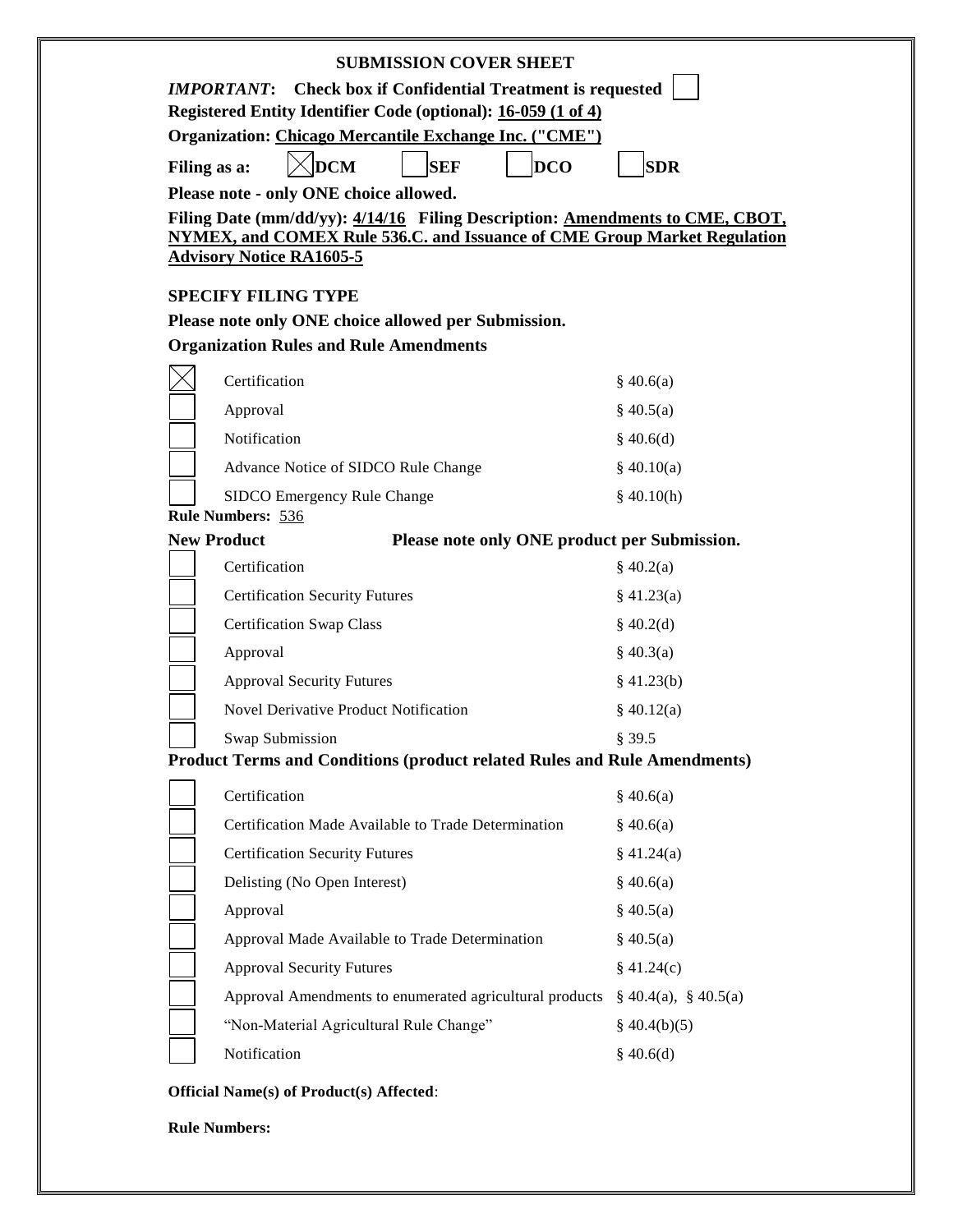# CME Group

April 14, 2016

# **VIA ELECTRONIC PORTAL**

Mr. Christopher J. Kirkpatrick Office of the Secretariat Commodity Futures Trading Commission Three Lafayette Centre 1155 21st Street, N.W. Washington, DC 20581

> **RE: CFTC Regulation 40.6(a) Certification. Amendments to CME, CBOT, NYMEX, and COMEX Rule 536.C. ("Bunched Orders and Orders Eligible for Post Execution Allocation") and Issuance of CME Group Market Regulation Advisory Notice RA1605-5. CME Submission No. 16-059 (1 of 4)**

Dear Mr. Kirkpatrick:

Pursuant to Commodity Futures Trading Commission ("CFTC" or "Commission") Regulation 40.6(a), Chicago Mercantile Exchange Inc. ("CME"), The Board of Trade of the City of Chicago, Inc. ("CBOT"), New York Mercantile Exchange, Inc. ("NYMEX"), and Commodity Exchange, Inc. ("COMEX") (collectively, the "Exchanges") hereby notify the Commission that they are self-certifying amendments to CME/CBOT/NYMEX/COMEX Rule 536.C. ("Bunched Orders and Orders Eligible for Post Execution Allocation") to eliminate the ability to enter bunched non-discretionary orders into CME Globex. Additionally, the Exchanges are also self-certifying the issuance of CME Group Market Regulation Advisory Notice RA1605-5 ("RA1605-5") concerning the permissible use of suspense accounts when entering orders into CME Globex. The amendments and RA1605-5 will become effective on Tuesday, September 6, 2016. The revisions to Rule 536.C. are set forth in Exhibit A, with additions underscored and deletions overstruck. RA1605-5 is set forth in Exhibit B.

The Exchanges are issuing RA1605-5 largely to codify existing guidance on the allowable use of suspense accounts that has been in place for many years, with one exception which is explained below. In the context of RA1605-5, a suspense account means a general account number that does not map to a particular underlying account owner. As described in RA1605-5, beginning September 6, 2016, there will be five permissible uses of suspense accounts when orders are entered into CME Globex:

- 1. Bunched orders for post execution allocation ("PEA");
- 2. Bunched orders by non-eligible account managers with discretionary trading authority;
- 3. Exchange Clearing Member Firm give-up execution operations;
- 4. Bunched Request for Cross ("RFC") orders; and
- 5. Floor-based CME Globex execution operations of members.

In those circumstances where order entry into CME Globex occurs via the submission of RFC (an order which contains both the buy and the sell orders) pursuant to the requirements of each Exchange's Rule 539.C. ("Pre-Execution Communications Regarding Globex Trades"), the Exchanges will begin to permit a broker to bunch multiple market maker orders for the purpose of satisfying the terms of a single customer order and enter the bunched market maker orders into CME Globex using a suspense account. The suspense account will not be permitted to represent the customer side of the RFC order. Where a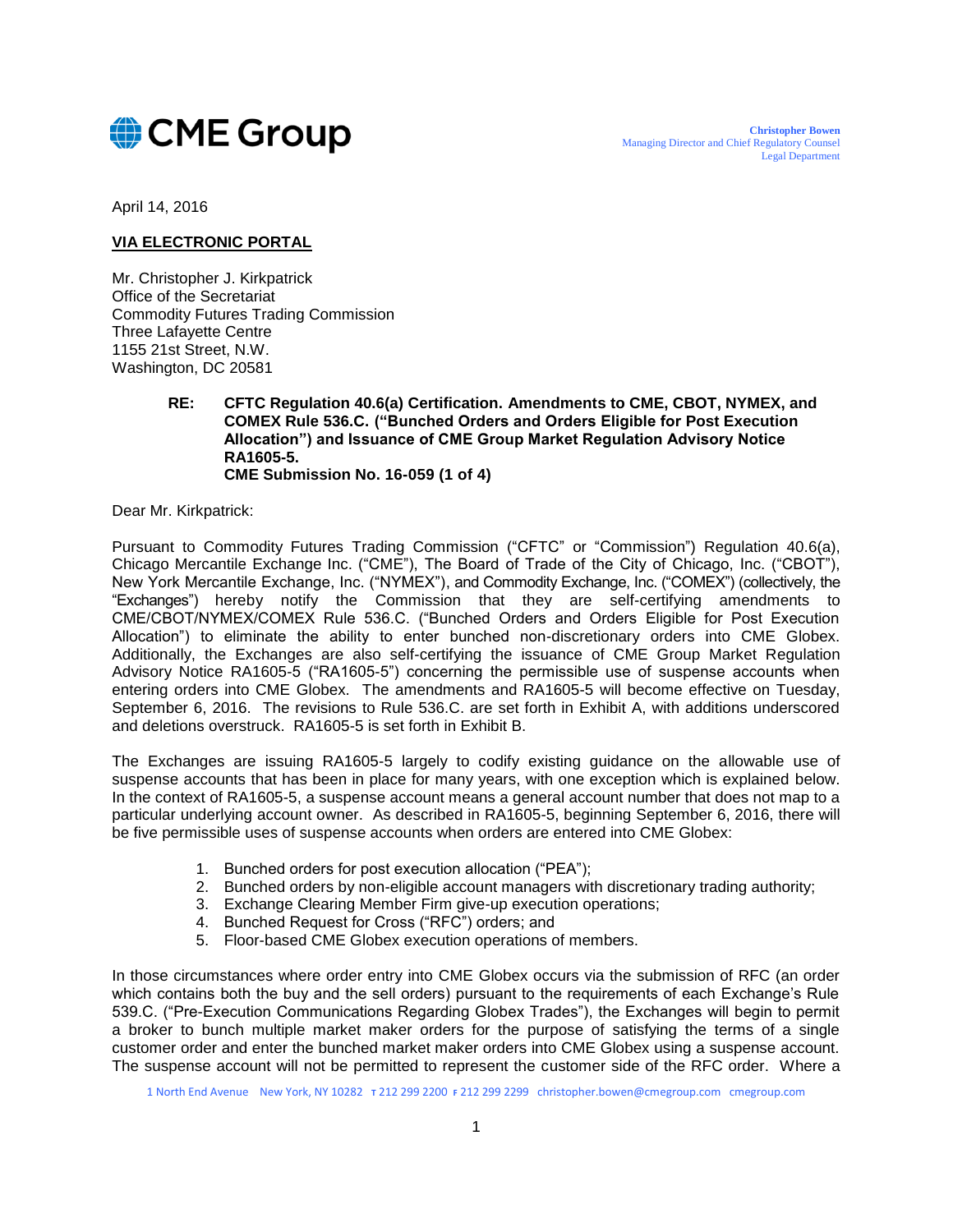suspense account is used on the market maker side of the order, brokers will be required to document the market maker orders in accordance with Rule 536.B.1. with specific market maker account identifiers on the order tickets. Brokers will be required to obtain a suspense account from their clearing firm and may use that suspense account solely for purposes of entering the bunched market maker orders on one side of an RFC.

The revisions to Rule 536.C. eliminate a legacy practice, the use of suspense accounts for the entry of certain types of non-discretionary orders into CME Globex. The provision was adopted at a time when electronic trading via CME Globex was available solely outside of open outcry trading hours. At that time, most of the volume was executed via open outcry and groups of orders were often ported from the trading floor venue to CME Globex in the event they had not been filled during the open outcry trading session. With the shift in volume to electronic trading via CME Globex, the legacy provision is being eliminated.

The Exchanges reviewed the designated contract market core principles ("DCM Core Principles") as set forth in the Commodity Exchange Act ("CEA" or "Act") and identified that the amendments to Rule 536.C. and the issuance of RA1605-5 may have some bearing on the following principles:

 Availability of General Information: The amendments to Rule 536.C. and RA1605-5 will be posted on the CME Group website in satisfaction of this core principle. In addition, the Exchanges will issue a Special Executive Report ("SER") to the marketplace in advance of the amendments to Rule 536.C. becoming effective, which will also be posted on the CME Group website. RA1605-5 will be disseminated to the marketplace on April 15, 2016.

Pursuant to Section 5c(c) of the Act and CFTC Regulation 40.6(a), the Exchanges certify that the amendments to Rule 536.C. and the issuance of RA1605-5 comply with the Act and regulations thereunder. There were no substantive opposing views to this proposal.

The Exchanges certify that this submission has been concurrently posted on the Exchanges' website at [http://www.cmegroup.com/market-regulation/rule-filings.html.](http://www.cmegroup.com/market-regulation/rule-filings.html)

If you require any additional information regarding this submission, please contact me at 212.299.2200 or you may contact us by email at [CMEGSubmissionInquiry@cmegroup.com.](mailto:CMEGSubmissionInquiry@cmegroup.com)

Sincerely,

/s/ Christopher Bowen Managing Director and Chief Regulatory Counsel

Attachments: Exhibit A: Amendments to CME/CBOT/NYMEX/COMEX Rule 536.C. Exhibit B: RA1605-5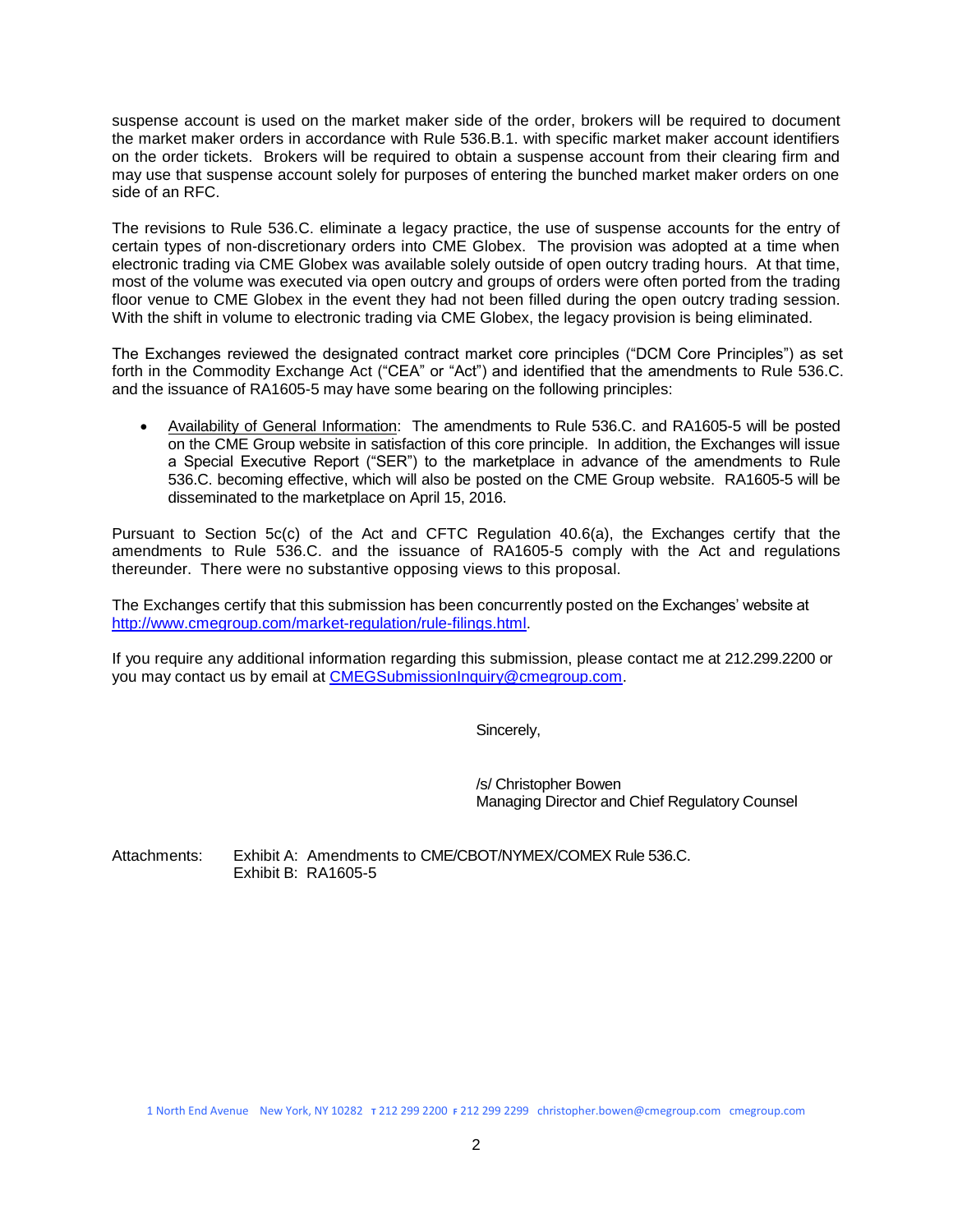# **EXHIBIT A**

# **CME/CBOT/NYMEX/COMEX Chapter 5 Trading Qualifications and Practices**

(Additions are underscored; deletions are everstruck.)

#### **536. RECORDKEEPING REQUIREMENTS FOR PIT, GLOBEX, AND NEGOTIATED TRADES**

[Sections A. and B. are unchanged.]

#### **536.C. Bunched Orders and Orders Eligible for Post Execution Allocation**

Bunched orders must be allocated and recorded in accordance with CFTC Regulation 1.35(b) and the NFA's Interpretive Notice related to Compliance Rule 2-10.

A bunched order for pit execution does not require the specific account number to be recorded at the time of order placement or upon the report of execution provided that 1) the order is being placed by an eligible account manager for multiple accounts eligible for post execution allocation or 2) a written, pre-determined allocation scheme has been provided to the futures commission merchant accepting or clearing the order prior to the time the order has been placed. Additionally, at the time of receipt on the trading floor, bunched orders that do not contain specific account numbers must contain a series, group, or suspense account indicator which relates directly to the group of accounts for which the order has been placed. A bunched order may be initially cleared into a suspense account provided that the final account-specific allocations are submitted to the clearing system no later than the end of each trading day.

Bunched orders for non-discretionary accounts may be entered for pit execution; however, only the following order types may be bunched: Market on Open, Market on Close, same priced Limit Orders and same priced Stop Orders. Such non-discretionary orders may only be bunched in the following instances:

- a. Each order underlying the bunched order must be reduced to writing and include the information required pursuant to Section A.1. above;
- b. Allocation of the executions for the bunched orders must be fair and equitable in accordance with the NFA's Interpretive Notice related to Compliance Rule 2-10; and
- c. In circumstances where the order is bunched in a member firm's sales office, the party accepting the order must, contemporaneously with the order placement, transmit the individual account numbers and quantities associated with the bunched order to the clearing member firm. Such transmission shall be maintained by the clearing member firm along with the bunched order.

With respect to bunched Globex orders, such orders may be entered using a series designation or suspense account number provided that 1) the order is being placed by an eligible account manager for multiple accounts eligible for post execution allocation or 2) a written, pre-determined allocation scheme that defines the series has been provided to the futures commission merchant accepting or clearing the order prior to the time that such order is entered. In the latter case, if such information has not been provided to the futures commission merchant prior to the time of order entry, each specific account number must be entered into Globex. Additionally, for all such bunched orders executed on Globex, the final account specific allocations must be submitted to the clearing system no later than the end of each trading day.

Bunched orders for non-discretionary accounts may be entered either for pit execution or through Globex; however, only the following order types may be bunched: Market on Open, Market on Close, same priced Limit Orders and same priced Stop Orders. discretionary orders may only be bunched in the following

a. Each order underlying the bunched order must be reduced to writing and include the information required pursuant to Section A.1. above;

b. Allocation of the executions for the bunched orders must be fair and equitable in accordance with the NFA's Interpretive Notice related to Compliance Rule 2-10; and

c. In circumstances where the order is bunched in a member firm's sales office, the party accepting the order must, contemporaneously with the order placement, transmit the individual account numbers and quantities associated with the bunched<br>order to the clearing member firm. Such transmission shall be maintained by the clearing member to the clearing member firm. Such transmission shall be maintained by the clearing member firm order.

[The remainder of the Rule is unchanged.]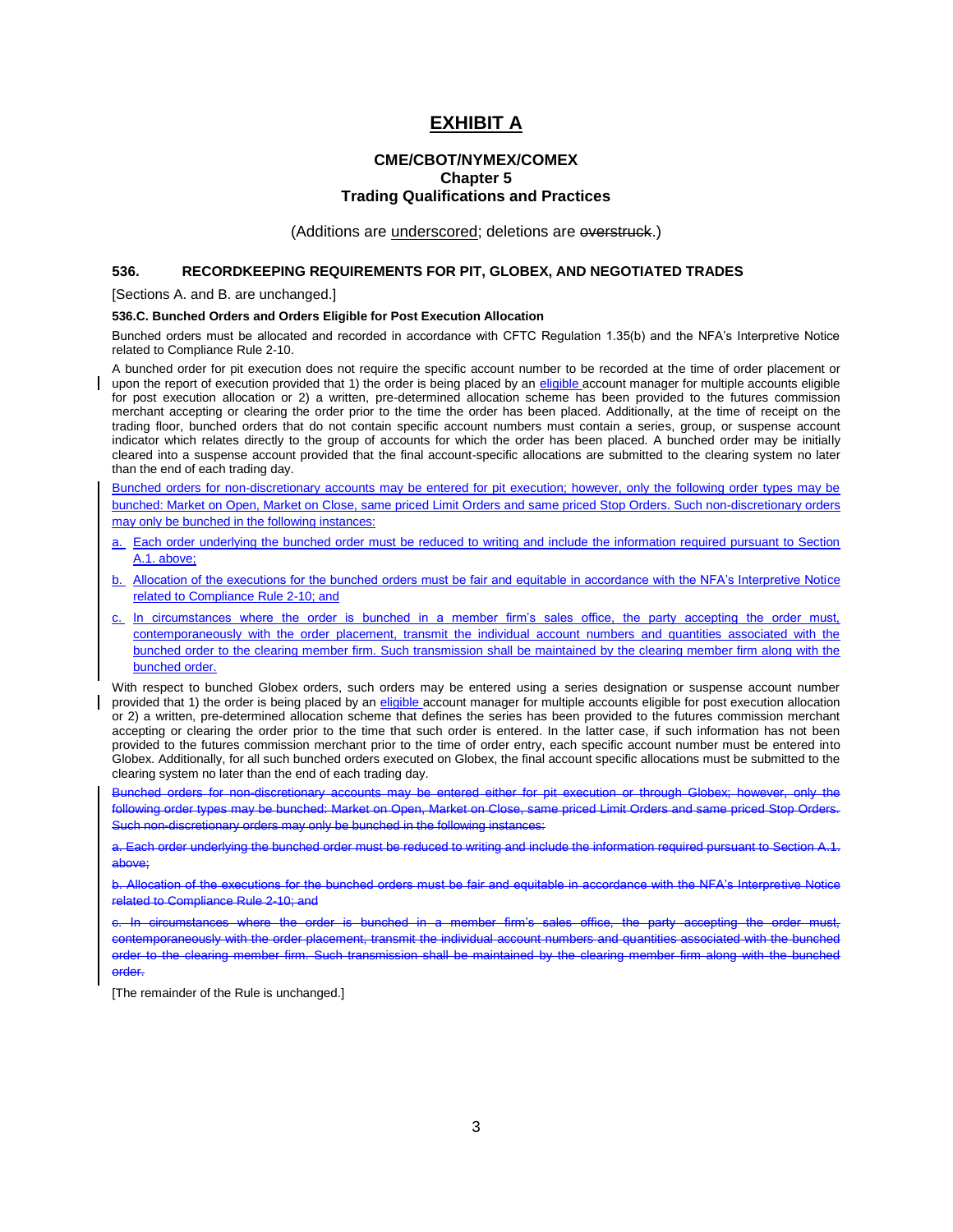# **EXHIBIT B**

# **MARKET REGULATION ADVISORY NOTICE \_\_\_\_\_\_\_\_\_\_\_\_\_\_\_\_\_\_\_\_\_\_\_\_\_\_\_\_\_\_\_\_\_\_\_\_\_\_\_\_\_\_\_\_\_\_\_\_\_\_\_\_\_\_\_\_\_\_\_\_\_\_\_\_\_\_\_\_\_\_**

| <b>Exchange</b>        | <b>CME, CBOT, NYMEX &amp; COMEX</b>                                                          |
|------------------------|----------------------------------------------------------------------------------------------|
| <b>Subject</b>         | Documentation of Customer Orders and Submission of<br><b>Suspense Accounts on CME Globex</b> |
| <b>Rule References</b> | <b>Rule 536</b>                                                                              |
| <b>Advisory Date</b>   | April 15, 2016                                                                               |
| <b>Advisory Number</b> | <b>CME Group RA1605-5</b>                                                                    |
| <b>Effective Date</b>  | September 6, 2016                                                                            |

This Advisory Notice is being issued to codify the requirements attendant to documentation of customer orders and the circumstances under which a suspense account may be submitted on an order entered into CME Globex ("Globex"). For purposes of this Advisory Notice, a suspense account means a temporary holding account that is submitted at the time of order entry into Globex but prior to the allocation of the executions to the specific accounts on a carrying clearing firm's books.

Effective on Tuesday, September 6, 2016, suspense accounts may be used only as set forth in this Advisory Notice. A FAQ concerning suspense accounts begins on page 5 of this Advisory Notice.

#### **Affected parties are strongly urged to review their current usage of suspense accounts and implement any necessary changes prior to the September 6, 2016, effective date**.

Questions concerning suspense account usage should be directed to one of the individuals listed on page 7 of this Advisory Notice.

The text of CME, CBOT, NYMEX and COMEX Rules 536.B. ("Globex Order Entry") and 536.C. ("Bunched Orders and Orders Eligible for Post Execution Allocation") which are, in part, applicable to the use of suspense accounts, appears toward the end of this Advisory Notice.

# **Documentation of Customer Orders Intended for Execution on Globex**

With certain exceptions, Rule 536.B. requires that each Globex terminal operator entering orders into Globex accurately input for each order: a) the user ID assigned him by the Exchange, a clearing member or other authorized entity (Tag 50 ID) b) the price, quantity, product, expiration month, CTI code, automated or manual indicator (Tag 1028) and account number, and, for options, put or call and strike price.

Upon receipt of an order that cannot be immediately entered into Globex or, in certain permissible circumstances where an order was immediately entered into Globex using a suspense account, a written record of the order including the account designation, date, and time of receipt must be created by the party receiving the order. The account designation on this written record must be unique to the customer for whom the order is being entered.

# **Entry of Suspense Accounts into Globex**

The circumstances under which a suspense account may be used when entering orders into Globex are set forth below, including, where applicable, any additional requirements attendant to their use. No other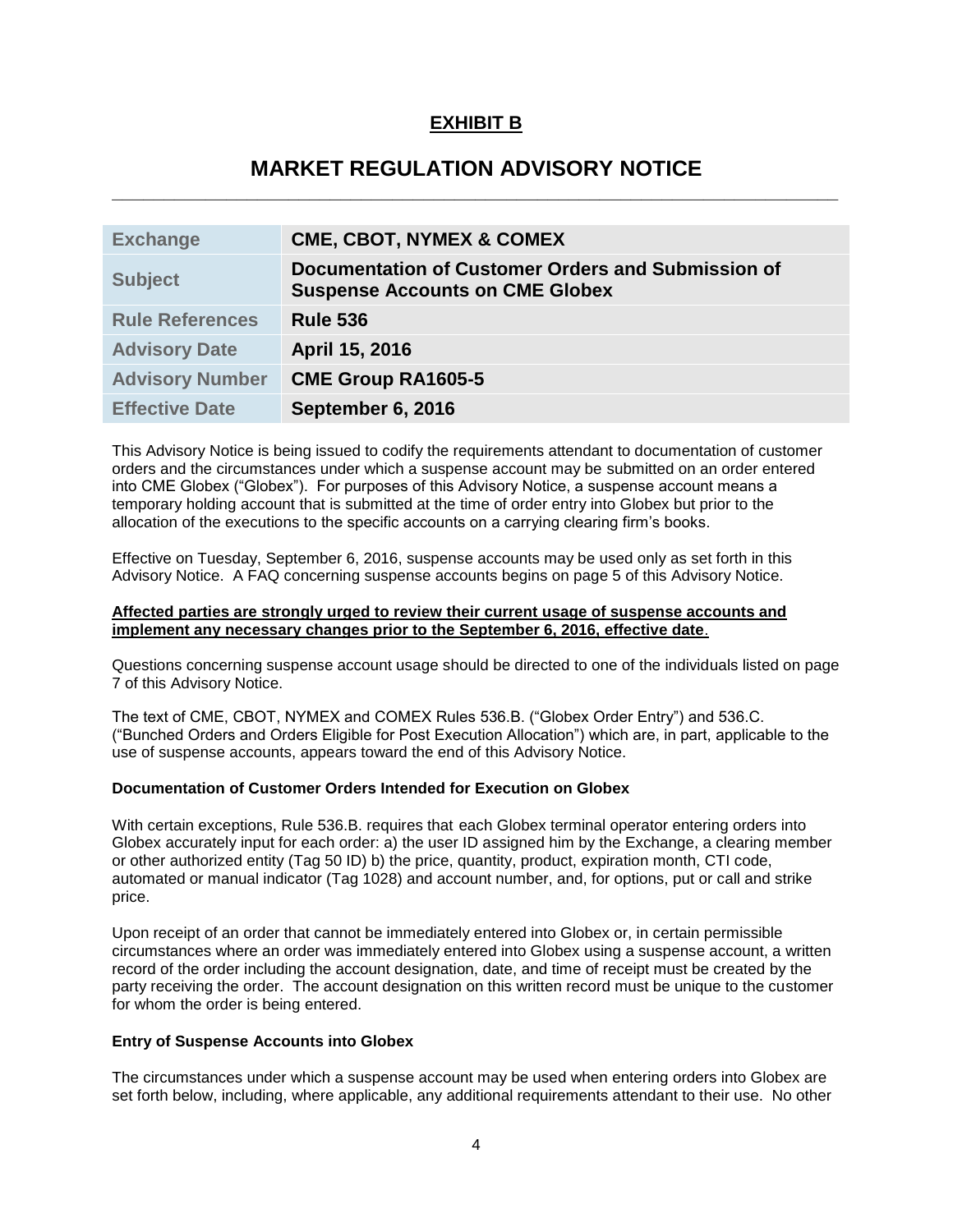use of suspense accounts is permitted, and the permissible use of suspense accounts will be subject to a heightened level of regulatory scrutiny.

# 1. Bunched Orders for Post Execution Allocation ("PEA")

Eligible Account Managers ("EAM"), pursuant to CFTC Regulation 1.35(b)(5) and the National Futures Association's Interpretive Notice related to NFA Compliance Rule 2-10, in addition to Rule 536.C., may enter orders into Globex using a suspense account and allocate the resulting fills to underlying customer accounts post execution. These orders may be bunched by the EAM and initially entered into Globex with an account identifier that designates the EAM, but does not map to the underlying clients. This account is referred to as an EAM-specific suspense account. Allocations to end-clients must be fair and impartial and are required to be completed in the CME clearing system before the end of the clearing session for that trade date. The executing Exchange Clearing Member Firm for the EAM must keep records of these EAM-specific account number assignments, and must provide them to Market Regulation upon request.

# 2. Bunched Orders by Non-EAM Parties with Discretionary Trading Authority

A non-EAM party who, by power of attorney or other document evidencing trading control over an account or group of accounts, may bunch orders and enter those bunched orders into Globex using a suspense account that designates the non-EAM, but does not map to the underlying clients, provided that a fair and impartial pre-determined allocation scheme has been provided to the FCM accepting or clearing the order prior to the time of order entry. Allocations to end-clients are required to be completed in the CME clearing system using the pre-determined allocation scheme before the end of the clearing session for that trade date. FCMs must provide the allocation schemes to Market Regulation upon request.

# 3. Exchange Clearing Member Firm Give-up Execution Operations

Exchange Clearing Member Firm execution operations, or Exchange Clearing Member Firms that provide execution services for customers and subsequently give-up executed trades to other Exchange Clearing Member Firms, may use suspense accounts, provided that the following requirements are met:

- a. The executing Exchange Clearing Member Firm must be a party to a written give-up agreement which must comply with CFTC Regulation 1.73 and with Exchange Rule 982. ("Risk Management").
- b. When an order is received, a written record of the order must be created and maintained in accordance with Rule 536.B.1. and must reflect the time of receipt and a customer-specific account designation. Market Regulation conducts recordkeeping exams which focus on the creation and maintenance of these records.
- c. The suspense account submitted must be unique to the particular desk/group that is using it. It is also recommended that the suspense account be unique and identify the individual who handled the order at the desk.
- d. Allocations to end-clients are required to be completed in the CME clearing system before the end of the clearing session for that trade date.
- e. Exchange Clearing Member Firms must keep records of these suspense account numbers and of the desks/groups using them, including the individuals who work at and supervise the desks/groups and the time periods during which such desks/groups and individuals operated. These records must be provided to Market Regulation upon request. Market Regulation will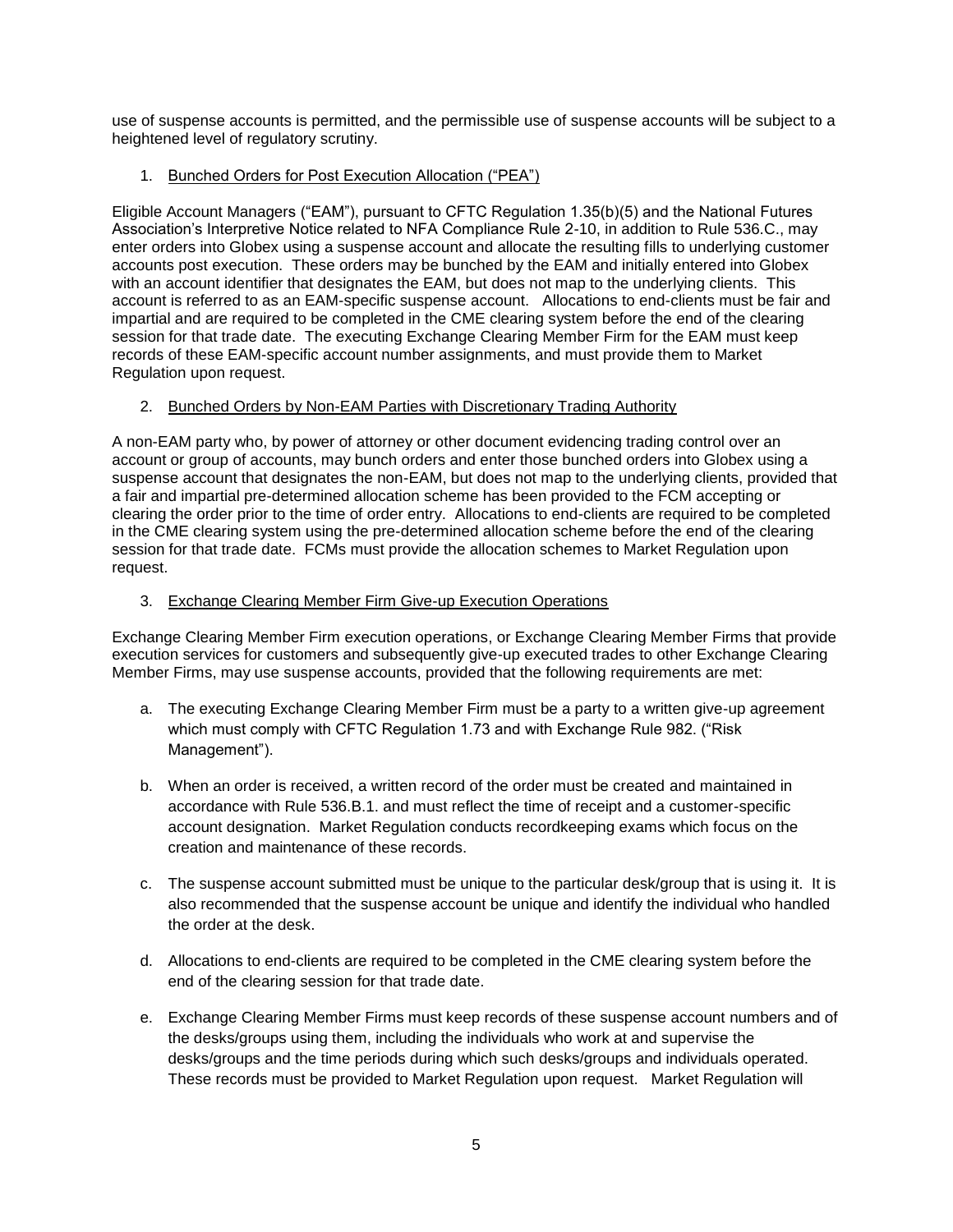conduct focused recordkeeping exams relating to the execution operation and the usage of suspense accounts.

While a suspense account is allowed to be used by these execution operations, it is strongly recommended that execution operations assign a customer-specific identifier for each client subject to a give-up agreement and submit that identifier at the time of order entry. If the executing firm submits a customer-specific identifier into Globex, the firm has met its recordkeeping requirement and would not be required to create a supplemental written record of the order as set forth in 3.b. above.

# 4. Bunched Request for Cross ("RFC") Orders

In those circumstances where order entry into Globex occurs via the submission of a Request for Cross ("RFC") (an order which contains both the buy and the sell orders) pursuant to the requirements of Exchange Rule 539.C. ("Pre-Execution Communications Regarding Globex Trades"), a broker may bunch multiple market maker orders for the purpose of satisfying the terms of a single customer order and enter the bunched market maker orders using a suspense account. The suspense account may not be used to represent the customer side of the RFC order. Where a suspense account is used on the market maker side of the order, brokers must ensure that the market maker orders are documented in accordance with Rule 536.B.1. with specific market maker account identifiers on the order tickets. Brokers must obtain a suspense account from their clearing firm and may use that suspense account solely for purposes of entering the bunched market maker orders on one side of an RFC. Allocations to end-clients are required to be completed in the CME clearing system before the end of the clearing session for that trade date.

# 5. Floor-Based Globex Execution Operations of Members

Member give-up execution operations operating on the Chicago or New York Trading Floors may also use suspense accounts to enter orders into Globex, provided that the following requirements are met:

- a. When an order is received, a written record of the order must be created and maintained in accordance with Rule 536.B.1. The order must reflect the time of receipt and a customer-specific account designation;
- b. The suspense account submitted must be unique to the particular desk/group that is using it; and
- c. The desk/group must keep records of these suspense account numbers, including the individuals who work at and supervise the desks/groups. These records must be provided to Market Regulation upon request. Market Regulation will conduct focused recordkeeping exams relating to the execution operation and the usage of suspense accounts.

Additionally, on the New York Trading Floor, NYMEX and COMEX members and their authorized employees may enter customer orders into a customer suspense account for subsequent allocation to the end client. Under no circumstances may a NYMEX or COMEX member or their employee enter trades for the member's personal trading account (or any trading account in which the member has a financial interest) using a suspense account.

# **Exchange Clearing Member Firm Suspense Account Records**

Exchange Clearing Member Firms are reminded of the requirement to maintain a record of all suspense accounts used at the firm. This record must include all accounts that represent EAMs, Non-EAMs trading with a pre-determined allocation scheme, and Non-EAM give-up accounts (execution operations). The record should include the account number, name of the entity it represents, and a short description of the type of account (e.g. EAM account, Non-EAM account using pre-determined allocation scheme, unique give-up account, trading desk account, etc.). Similarly, if short codes are used, the firm must maintain a record of the actual account number(s) to which the short code maps.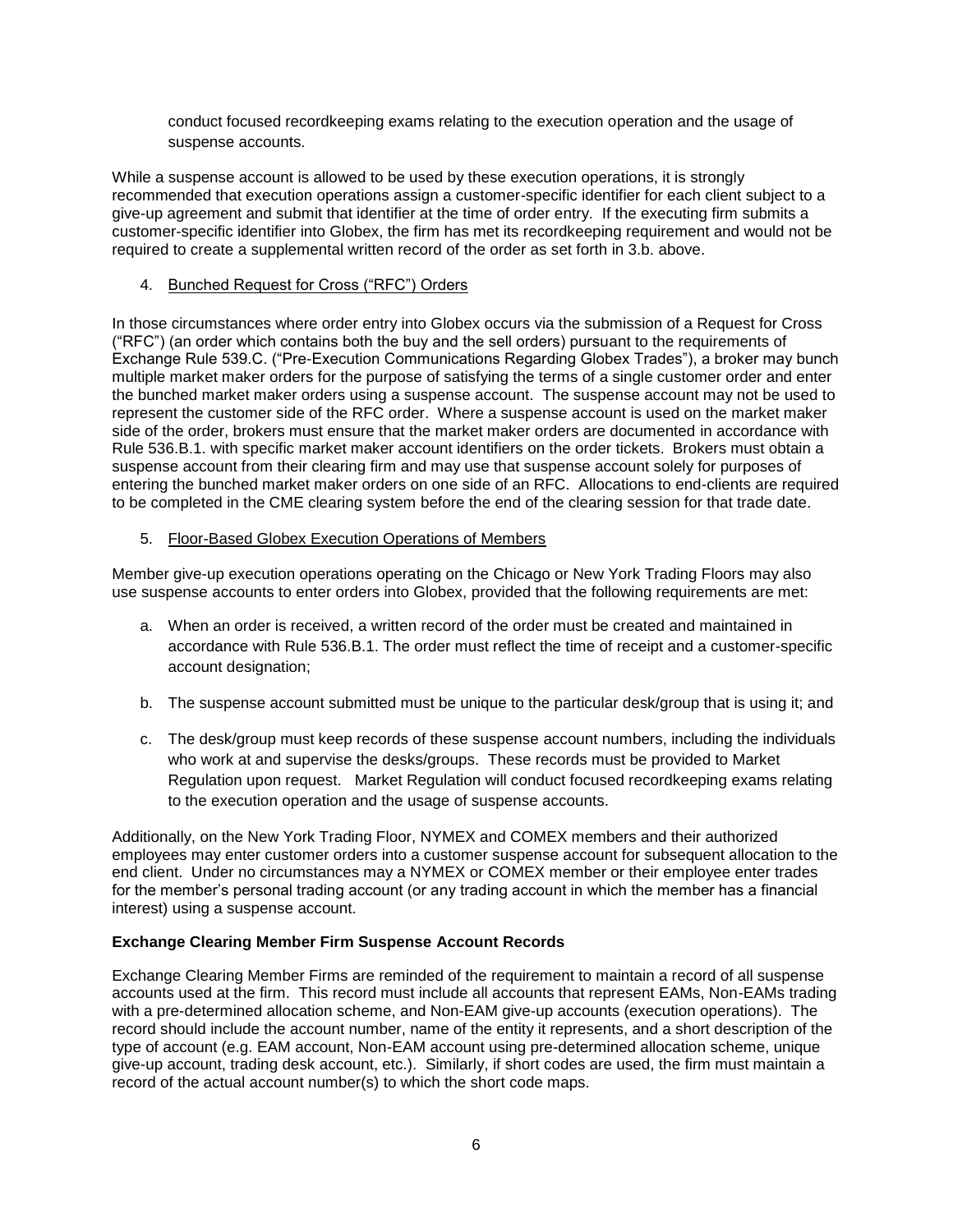# **Front End Clearing ("FEC") Account Changes**

Except for the correction of errors, any post-execution account change which results in a change of ownership must go through the Exchanges' give-up system where the appropriate offset and onset records are recorded for audit trail purposes. Firms may not use FEC edits as a method for post-trade allocation. In the case of the correction of errors, firms must keep supporting error resolution documentation.

For media inquiries concerning this Advisory Notice, please contact CME Group Corporate Communications at 312.930.3434 or [news@cmegroup.com.](mailto:news@cmegroup.com)

#### **Text of CME, CBOT, NYMEX and COMEX Rule 536.B. and Rule 536.C.**

#### **536.B. Globex Order Entry**

#### **1. General Requirement**

Each Globex terminal operator entering orders into Globex shall accurately input for each order: a) the user ID assigned him by the Exchange, a clearing member or other authorized entity (Tag 50 ID) b) the price, quantity, product, expiration month, CTI code, automated or manual indicator (Tag 1028) and account number (except as provided in Section C.), and, for options, put or call and strike price. The Globex terminal operator's user ID must be present on each order entered. For a Globex terminal operator with access pursuant to Rule 574, clearing members authorizing such access will be responsible for the Globex terminal operator's compliance with this rule.

With respect to orders received by a Globex terminal operator which are capable of being immediately entered into Globex, no record other than that set forth above need be made. However, if a Globex terminal operator receives an order which cannot be immediately entered into Globex, the Globex terminal operator must prepare a written order and include the account designation, date, time of receipt and other information required pursuant to section A.1. above. The order must be entered into Globex when it becomes executable.

#### **2. Electronic Audit Trail Requirements for Electronic Order Routing/Front-End Systems**

Entities certified by the Exchange to connect an order routing/front-end system to the Globex platform through the CME iLink® gateway are responsible for creating an audit trail of each message entered into Globex. Clearing members guaranteeing a connection to Globex are responsible for maintaining or causing to be maintained the electronic audit trail for such systems. This electronic audit trail must be maintained for a minimum of 5 years, and clearing members must have the ability to produce this data in a standard format upon request of Market Regulation.

Each such electronic audit trail must be complete and accurate and account for every electronic communication such system receives or generates, including any electronic communication such system receives from Globex.

This electronic audit trail must contain all order receipt, order entry, order modification, and response receipt times to the highest level of precision achievable by the operating system, but at least to the millisecond. The times captured must not be able to be modified by the person entering the order. The data must also contain all Fix Tag information and fields which should include, but is not limited to the following:

a record of all fields relating to order entry, including transaction date, product, Exchange code, expiration month, quantity, order type, order qualifier, price, buy/sell indicator, stop/trigger price, order number, unique transaction number, account number, session ID, Tag 50 ID, automated or manual indicator (Tag 1028), self-match prevention ID (Tag 7928) where applicable, host order number, trader order number, clearing member, type of action, action status code, customer type indicator, origin, and timestamps. For executed orders the audit trail must record the execution time of the trade along with all fill information.

In the case where the guaranteeing Clearing Firm has a direct connect client that is another Clearing Firm or an Equity Member Firm, the Clearing Firm may notify the client Clearing Firm or Equity Member Firm that it is their obligation to maintain the electronic audit trail. Upon execution of this written notice, it shall be the duty of the client Clearing Firm or Equity Member Firm to maintain an electronic audit trail pursuant to this rule. Nothing herein relieves any of the above-referenced firms from compliance with the applicable recordkeeping provisions of CFTC Regulations, including Regulation 1.31 or 1.35.

#### **536.C. Bunched Orders and Orders Eligible for Post Execution Allocation**

Bunched orders must be allocated and recorded in accordance with CFTC Regulation 1.35(b) and the NFA's Interpretive Notice related to Compliance Rule 2-10.

A bunched order for pit execution does not require the specific account number to be recorded at the time of order placement or upon the report of execution provided that 1) the order is being placed by an eligible account manager for multiple accounts eligible for post execution allocation or 2) a written, pre-determined allocation scheme has been provided to the futures commission merchant accepting or clearing the order prior to the time the order has been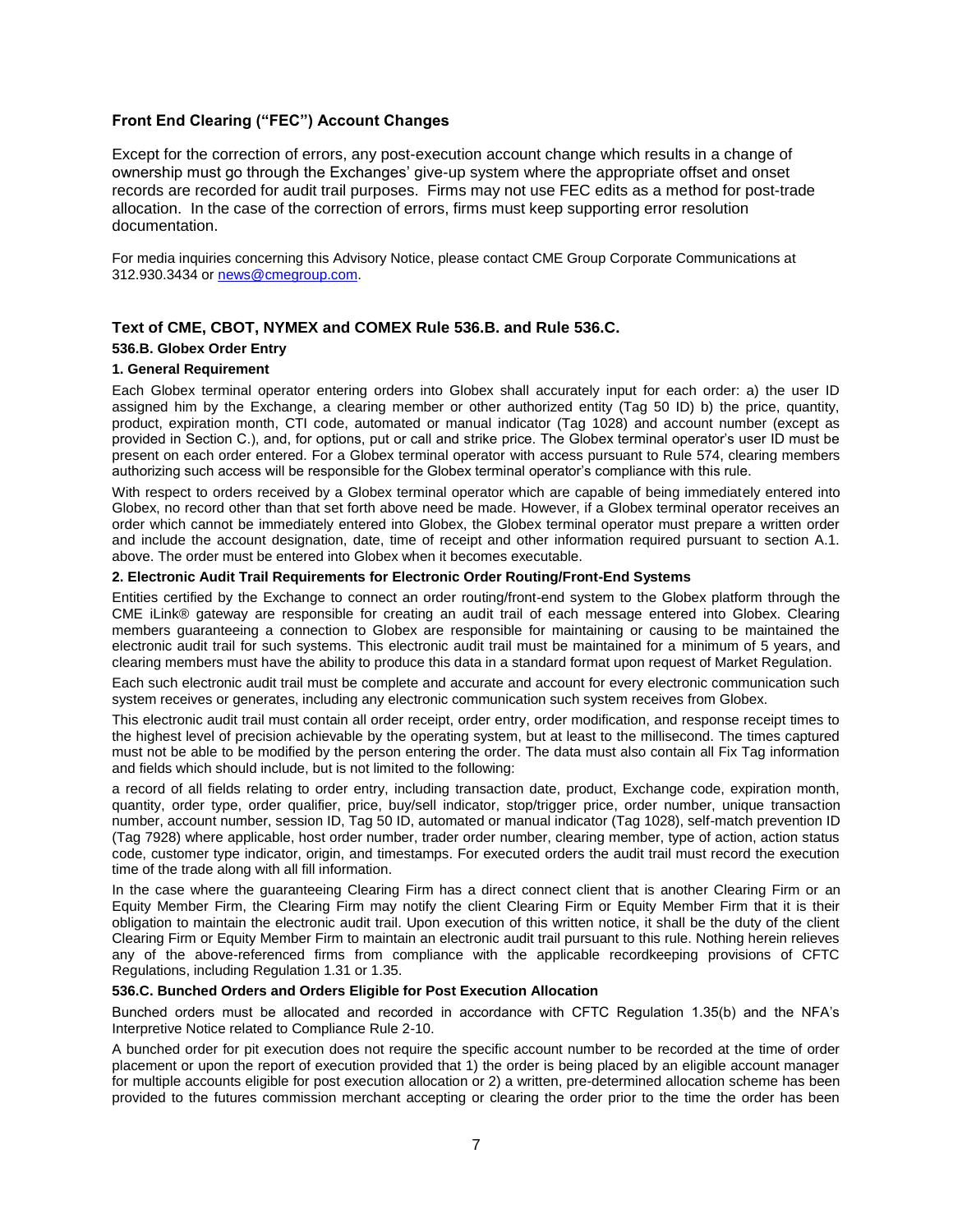placed. Additionally, at the time of receipt on the trading floor, bunched orders that do not contain specific account numbers must contain a series, group, or suspense account indicator which relates directly to the group of accounts for which the order has been placed. A bunched order may be initially cleared into a suspense account provided that the final account-specific allocations are submitted to the clearing system no later than the end of each trading day.

Bunched orders for non-discretionary accounts may be entered for pit execution; however, only the following order types may be bunched: Market on Open, Market on Close, same priced Limit Orders and same priced Stop Orders. Such non-discretionary orders may only be bunched in the following instances:

- a. Each order underlying the bunched order must be reduced to writing and include the information required pursuant to Section A.1. above;
- b. Allocation of the executions for the bunched orders must be fair and equitable in accordance with the NFA's Interpretive Notice related to Compliance Rule 2-10; and
- c. In circumstances where the order is bunched in a member firm's sales office, the party accepting the order must, contemporaneously with the order placement, transmit the individual account numbers and quantities associated with the bunched order to the clearing member firm. Such transmission shall be maintained by the clearing member firm along with the bunched order.

With respect to bunched Globex orders, such orders may be entered using a series designation or suspense account number provided that 1) the order is being placed by an eligible account manager for multiple accounts eligible for post execution allocation or 2) a written, pre-determined allocation scheme that defines the series has been provided to the futures commission merchant accepting or clearing the order prior to the time that such order is entered. In the latter case, if such information has not been provided to the futures commission merchant prior to the time of order entry, each specific account number must be entered into Globex. Additionally, for all such bunched orders executed on Globex, the final account specific allocations must be submitted to the clearing system no later than the end of each trading day.

# **FAQ Related to Submission of Suspense Accounts into Globex**

# **Q1: What is a trading account number?**

A1: A trading account number is an Exchange Clearing Member Firm specific number that maps to a particular trading account on that firm's books. An Exchange Clearing Member Firm must keep records of the beneficial owner(s) of the account, the controlling parties, and other reference data such as the account owner(s) address, contact information, and the classification of the account as customer or house.

# **Q2: What is a suspense account?**

A2: A suspense account is a temporary holding account that does not map to a particular account owner or owners, and is submitted on the initial trade entry into Globex, before the trade has been allocated to the actual owner. While not related to a particular owner, a suspense account may map to a particular controlling party, such as an Eligible Account Manager, a Non-Eligible Account Manager with discretionary trading authority, or an Exchange Clearing Member Firm Give Up Execution Operation desk or a particular individual who works at the desk.

#### **Q3: What is an omnibus account?**

A3: An omnibus account is an account on the books of a clearing member that is held in the name of another FCM or Foreign Broker, in which the transactions of two or more persons are combined. Typically the identities of the individual account holders are not revealed to the carrying clearing member. *An omnibus account is not a suspense account*.

# **Q4: What is a customer designation? What is a short code?**

A4: A customer designation is an Exchange Clearing Member Firm-specific number or name that identifies a particular customer. The customer designation may be a trading account, or it may be an internal identifier that denotes the client. Some firms use the terminology of "short code"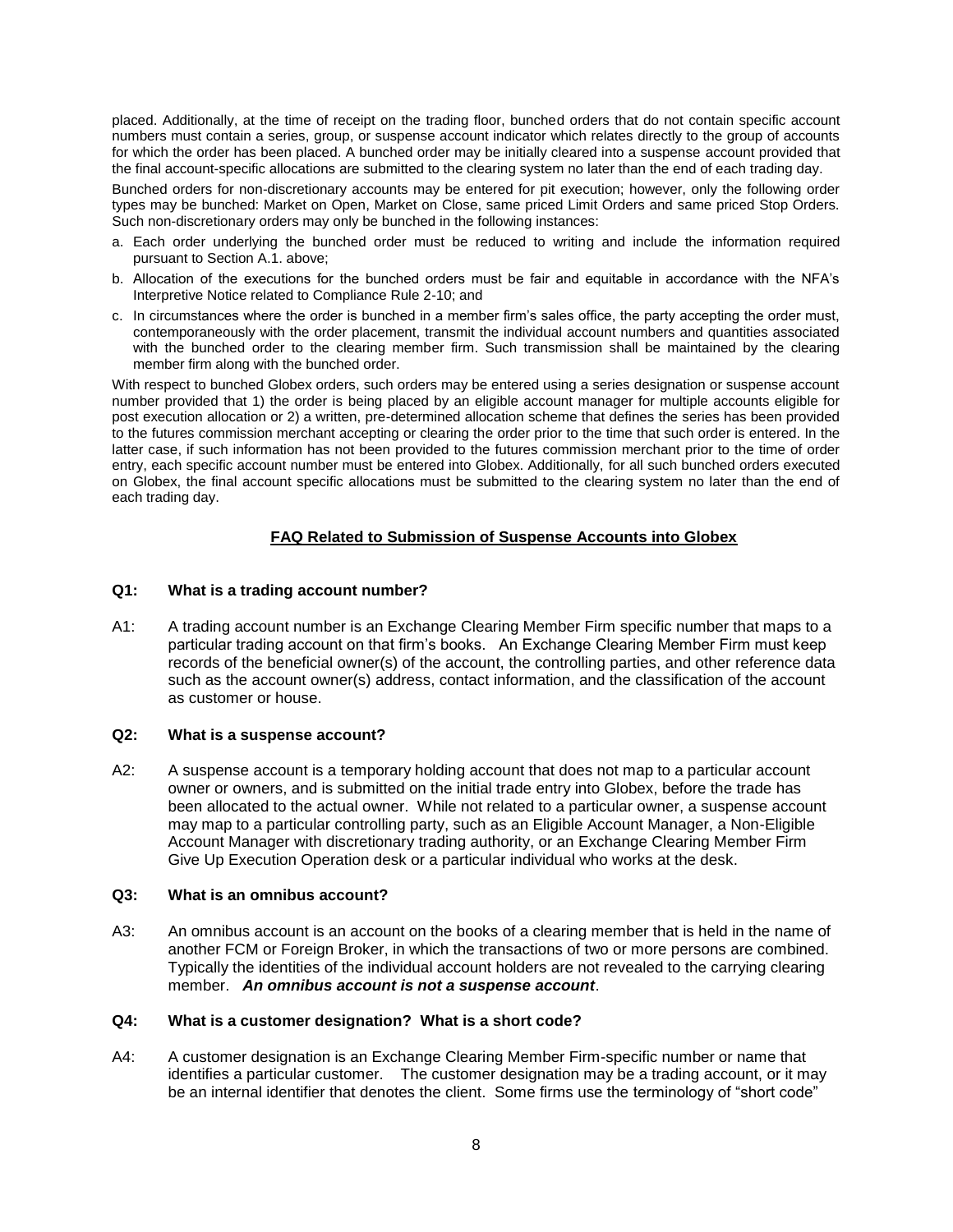for this type of indicator. "Short codes" or other customer-specific designations are not considered suspense accounts as they uniquely identify the client.

# **Q5: What is an execution operation?**

A5**:** An execution operation is a service offered by an Exchange Clearing Member Firm or by Trading Floor-based members under the supervision of an Exchange Clearing Member Firm that provides execution services for customers and gives-up executed trades to carrying Exchange Clearing Member Firms.

An execution operation could also represent a group of people hired by the Exchange Clearing Member Firm to provide execution services for customers. Exchange Clearing Member Firms that offer such services must supervise their employees and agents and create procedures to ensure that all allocations are fair and impartial, all data (including, but not limited to, CTI codes) are entered correctly, and that contemporaneous timestamped records are created for each order entered into Globex using a suspense account. Additionally, Exchange Clearing Member Firms remain responsible for the supervision of any Trading Floor-based members they qualify that offer such services.

# **Q6: What types of account managers are eligible for the post-execution allocation of bunched orders?**

- A6: Only eligible account managers as defined in CFTC Regulation 1.35.
- **Q7: When are firms or members using a suspense account for order entry into Globex also required to create a contemporaneous written or electronic time stamped record of the client placing the order which contains the specific client account identifier?**
- A7: The following firms or members using a suspense account for order entry into Globex, must, **at the time of receipt of the order**, create a contemporaneous written or electronic time stamped record which contains the specific customer account identifier:
	- Exchange Clearing Member Firm Give-Up Execution Operations,
	- Floor Based Globex Execution Operations of Members, and
	- Bunching by brokers of multiple market maker orders entered via a Request for Cross

# **Q8: What type of written or electronic record would the Exchange deem acceptable in meeting this audit trail requirement?**

- A8: A written or electronic record that contains an electronic timestamp reflecting the date and time such order was received and, specific account (s) for which order was placed.
- **Q9: Does a contemporaneous written or electronic time stamped record containing a specific account number have to be created for an order immediately entered into Globex upon receipt where the entry into Globex uses a "short code" which uniquely identifies the underlying client?**
- A9: No. Since the "short code" uniquely identifies the client for whom the order is entered, no other record is required.

# **Q10: What type of information should be maintained by Exchange Clearing Member Firms and other FCMs with respect to the firm's use of suspense accounts?**

A10: Firms should maintain records that include the suspense account numbers and the parties authorized to use the suspense account, and information describing the type of suspense